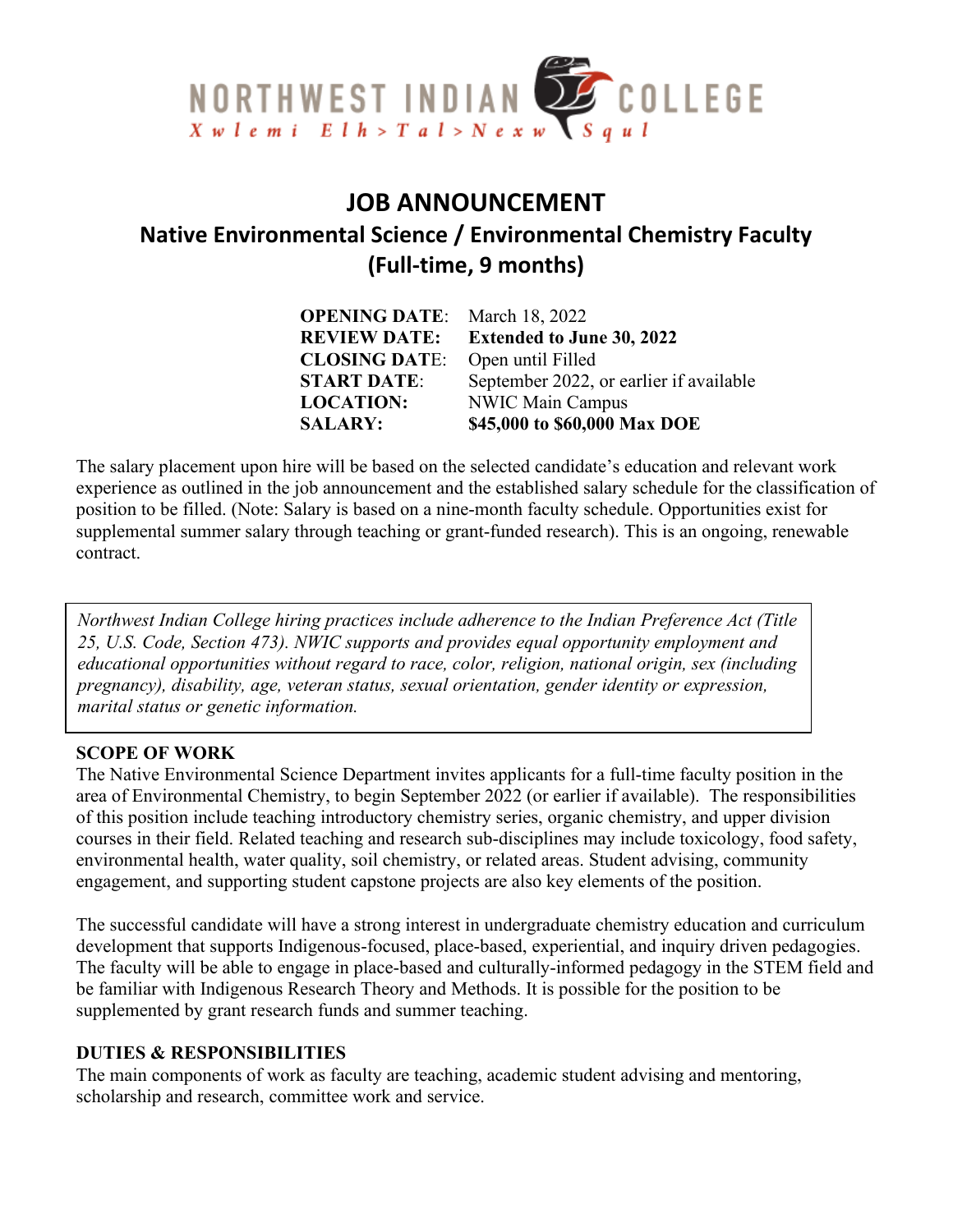- Instruction. Instruction is a primary focus of this position. The successful candidate will teach 10 to 15 hours of courses quarterly (2 classes with lab, or 3 non-lab courses per quarter), with adjustment to the teaching load based on time spent in course design and development, participation in research, and management of research. The faculty member is expected to support students in completing the B.S. in Native Environmental Science degree program and is responsible for course preparation, curriculum design, and assessment of course and program outcomes.
- Academic advising and mentoring. Student academic advising and mentoring is another central focus of the position. The faculty member is expected to meet regularly with and provide academic advising to students as well as serve on senior capstone committees, for both the Environmental Science Option (ESO) and Interdisciplinary Concentration Option (ICO) of the B.S. in Native Environmental Science (BSNES) degree.
- Scholarship and research. BSNES faculty members are expected to support student-centered research through capstone projects. Full-time faculty members will support student research through advising, mentoring, and committee work. All research should be framed within an Indigenous Research Methodology which supports the priorities of the tribes and communities that we serve at NWIC.
- Committee work and service is the fourth major component. The faculty member is responsible for contributing to the overall functioning of the college through participation on committees and teams.

### **SUPERVISORY RESPONSIBILITIES**

May supervise student interns who are conducting research.

# **QUALIFICATIONS REQUIRED**

### *Required Qualifications*

- Ph.D. or MS degree in Environmental Chemistry or related discipline (in progress degrees considered).
- Advanced coursework in organic chemistry and ability to teach organic chemistry
- Strong teaching background in the sciences and interest in pedagogy
- Evidence of effective teaching in diverse classroom settings
- Familiarity with distance education technology (CANVAS, Webinars, Zoom, etc.)
- Ability and willingness to teach a variety of courses
- Ability to communicate effectively both orally and in writing
- Strong interpersonal skills
- Research experience
- Experience working in diverse settings, including Indigenous communities

## *Preferred Qualifications*

- PhD in Environmental Chemistry or related discipline
- Experience teaching college courses in environmental chemistry or biology or related disciplines
- Experience teaching at a Tribal college or knowledge of using Indigenous, and local materials in teaching Chemistry or Biology
- Experience working with Tribal organizations on environmental issues
- Experience leading independent research